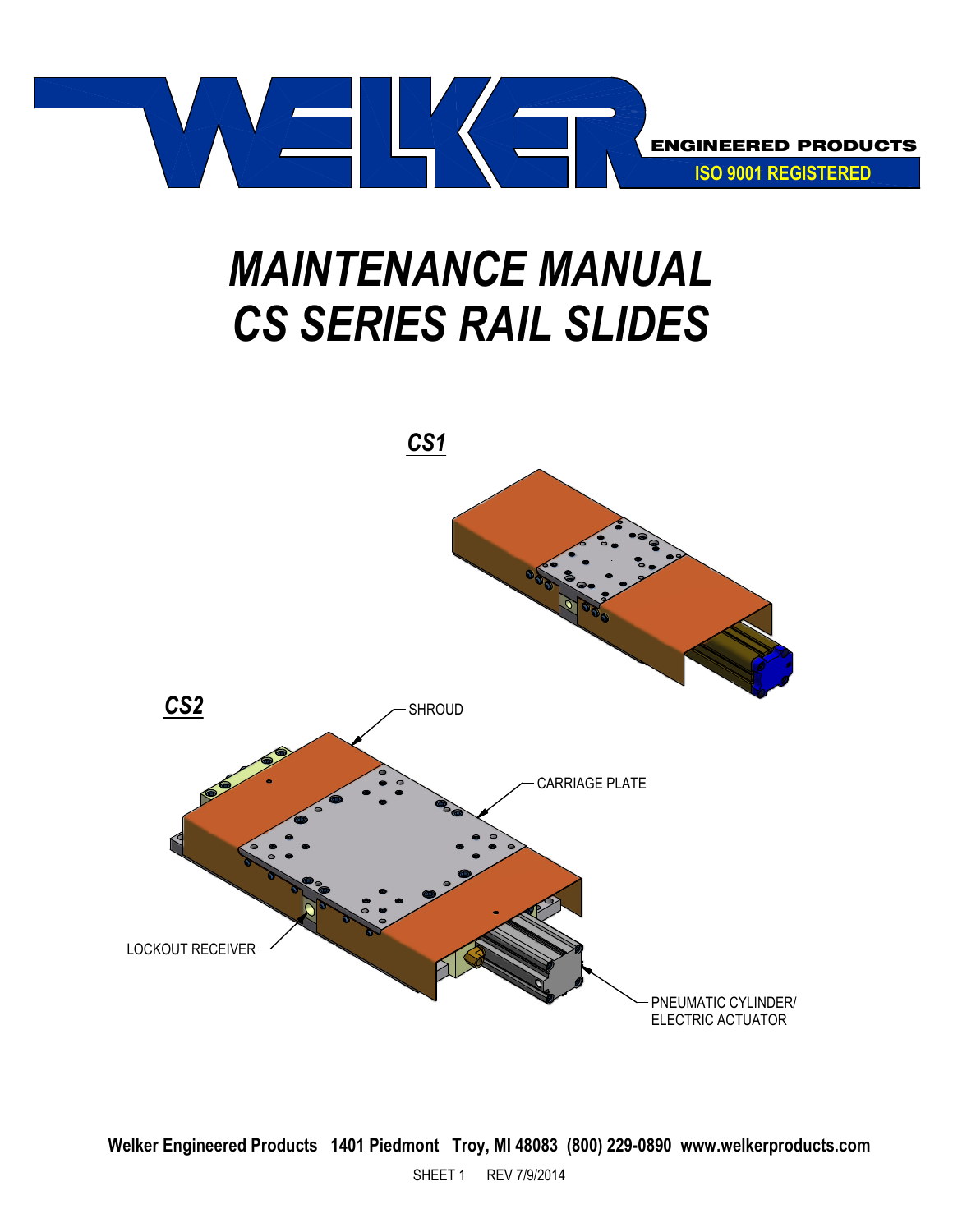## MAINTENANCE

### SAFETY FIRST!

MAINTENANCE SHOULD ONLY BE PERFORMED BY QUALIFIED PERSONNEL. PROPER SAFETY GEAR AND PROCEDURES MUST BE USED AT ALL TIMES.

BEFORE PERFORMING MAINTENANCE, CUT OFF AIR SUPPLY TO THE UNIT, ENSURE THAT ALL AIR IS REMOVED AND THAT THERE ARE NO "TRAPPED AIR" CONDITIONS. SECURE SLIDE WITH LOCKOUT PIN TO PREVENT MOTION.

PREVENTATIVE MAINTENANCE: Regularly inspect unit to verify proper operation. Check for debris build up and clean as needed. Inspect all pneumatic, electrical, and mounting connections, making sure all connections are tight and secure. Routine replacement of cylinder seals is recommended.

CYLINDER: Welker pneumatic cylinders are lube free and require very little maintenance. Check rod and cylinder surfaces for abnormal wear or damage. Plant air supply to the cylinder should be free of contaminants, filtered to a minimum of 50micron and have a water separator. Be sure fittings are in good condition. Seals are subject to wear under normal operating conditions. It is recommended to keep a spare cylinder seal kit or repair kit on hand. Consult Welker for electric actuators.

STOPS: Shims (if applicable) may require adjustments; be sure to make adjustments to each location equally. Welker Smart Stop requires replacement upon failure. Welker Smart Stops use standard NAAMS (3) hole shims and spacers.

SHROUDS: Replace when damaged.

BEARING ASSEMBLY & RAIL: Inspect rails for damage and debris.

## TROUBLESHOOTING

| <b>FAILURE</b>                         | POSSIBLE CAUSE                                | <b>SOLUTION</b>                                             |
|----------------------------------------|-----------------------------------------------|-------------------------------------------------------------|
| Slide carriage does not move or does   | Cylinder/actuator* failure                    | Inspect shroud, replace if damaged.                         |
| not fully extend/retract               |                                               |                                                             |
|                                        |                                               | Check plant air supply for proper pressure; too little will |
|                                        |                                               | result in lack of cylinder movement.                        |
|                                        |                                               | Seals may be worn, damaged or deteriorating.                |
|                                        |                                               | Replace as needed.                                          |
|                                        | Debris in slide                               | Inspect unit for dirt/debris. Clean, remove debris.         |
|                                        | Lockout pin engaged                           | Check lockout pin                                           |
| Bent, broken, or worn cylinder rod     | Misaligned load or load in excess of capacity | Make sure load is properly aligned and within design        |
|                                        |                                               | limits. Please call Welker for cylinder service or          |
|                                        |                                               | replacement.                                                |
| Rail damage                            | Bearing failure                               | Replace bearing assembly (includes 1 rail and 2             |
|                                        | Contaminants inside bearing assembly          | carriages)                                                  |
| Rail noise                             | Lack of bearing lubrication                   | Lubricate bearings.                                         |
| Welker Smart Stop LEDs do not light up | Cylinder/actuator* stroke not completing      | Inspect unit for debris blocking full cylinder stroke.      |
|                                        |                                               | Clean, remove debris. Check cylinder operation.             |
|                                        | Switch failure                                | Check switch for proper operation and secure                |
|                                        |                                               | connection. Replace if required.                            |

\* Consult Welker for electric actuators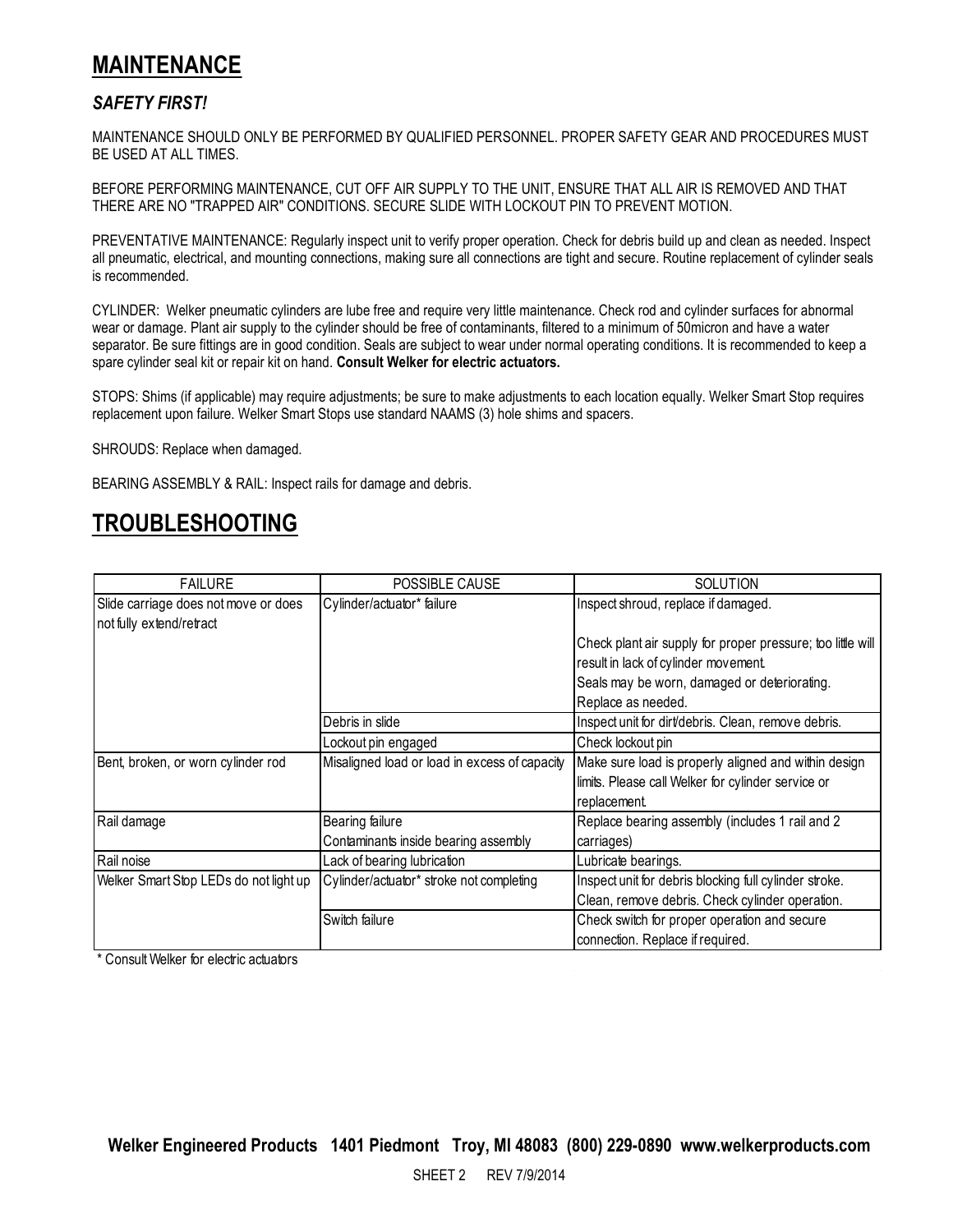## REPLACEMENT PARTS

NOTE A: When ordering replacement cylinders and bearing assemblies, please have the unit's Welker Job Number available and/or the cylinder model & serial number.

| REPLACEMENT PARTS |                |        |                                                          |                                 |  |
|-------------------|----------------|--------|----------------------------------------------------------|---------------------------------|--|
| <b>ITEM</b>       | <b>QTY</b>     | STOCK* | <b>DESCRIPTION</b>                                       | <b>PART NUMBER</b>              |  |
|                   |                |        | PNEUMATIC CYLINDER WITH COUPLER                          | SEE CHART ON NEXT PAGE          |  |
| 2                 | $\mathfrak{p}$ |        | CS1 BEARING ASSEMBLY: BEARING<br>CARRIAGE (2) & RAIL (1) | CS1-RAILASSM-                   |  |
| 2                 | $\mathfrak{p}$ |        | CS2 BEARING ASSEMBLY: BEARING<br>CARRIAGE (2) & RAIL (1) | CS2-RAILASSM-400                |  |
| 3                 | $\mathfrak{p}$ |        | SHROUD FOR CS1 SLIDE                                     | CS <sub>1</sub> F <sub>07</sub> |  |
| 3                 | $\mathfrak{p}$ |        | SHROUD FOR CS2 SLIDE                                     | CS2E07                          |  |
| 4                 | $\mathfrak{p}$ |        | SMART STOP FOR CS1 SLIDE                                 | ASC020-PD                       |  |
|                   | っ              |        | SMART STOP FOR CS2 SLIDE                                 | ASC021-PD                       |  |

\* RECOMMENDED SPARE PARTS TO KEEP IN STOCK

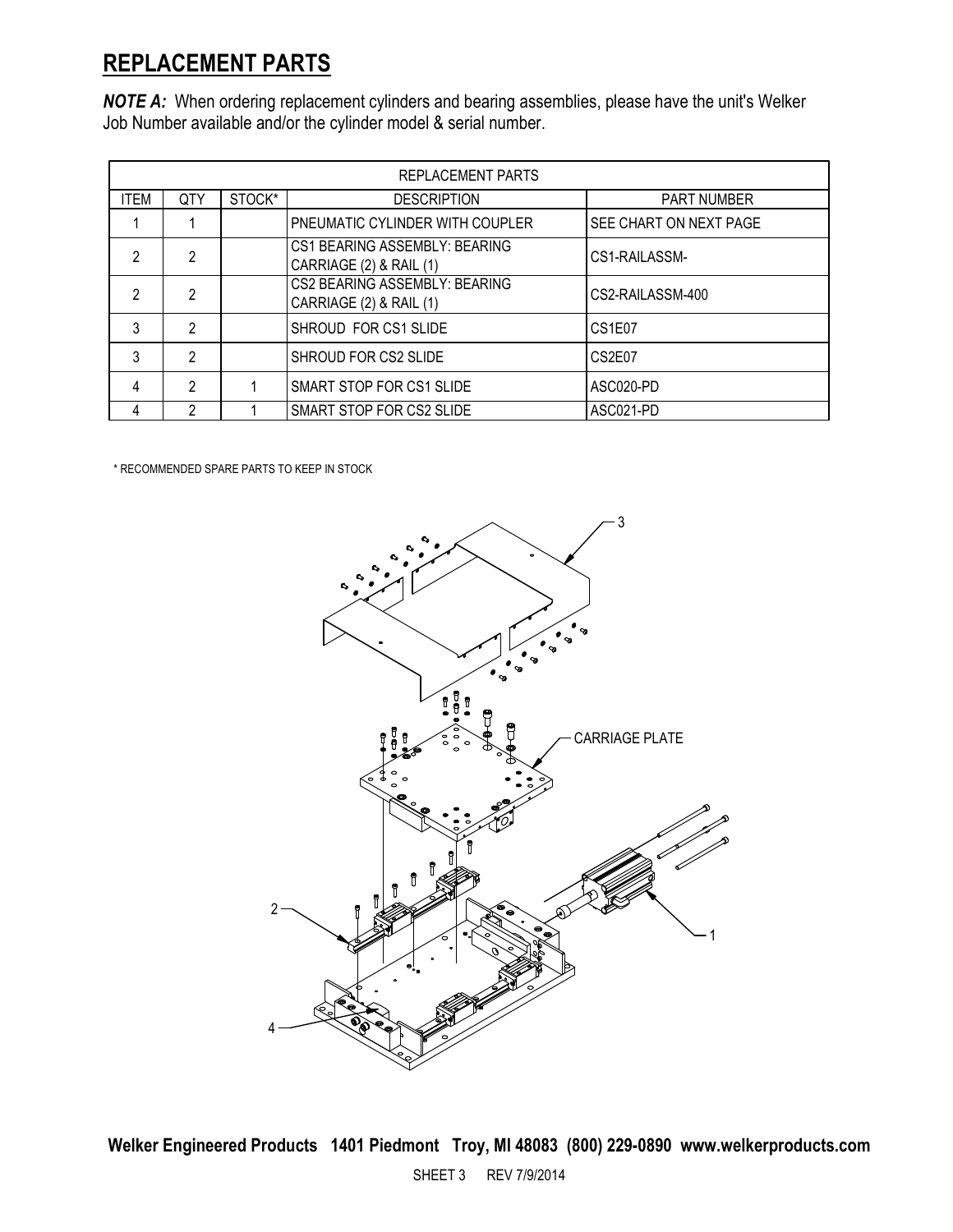# PNEUMATIC CYLINDER REPLACEMENT

CONSULT WELKER FOR ELECTRIC ACTUATORS

#### TO REMOVE CYLINDER/COUPLER ASSEMBLY

1. Release air pressure from system and remove air lines from cylinder.

2. Extend slide to allow access to cylinder tie rod nuts and secure slide with lockout pin to prevent motion.

3. Remove cylinder tie rods (4) at cylinder mount.

- 4. Slide cylinder left to dislodge coupler from coupler pocket.
- 5. Remove cylinder assembly.

#### TO REINSTALL CYLINDER/COUPLER ASSEMBLY

1. Make sure debris is cleared from slide and coupler pocket.

2. Extend coupler from cylinder, aligning with coupler pocket. Insert tie rods into cylinder mount, making sure cylinder ports are on the same side as airline connections.

3. Reinstall cylinder tie rods.

4. Reinstall air lines.



# REPLACEMENT CYLINDERS

PNEUMATIC COMPACT CYLINDERS ARE NOT REBUILDABLE, REPLACEMENT IS REQUIRED. CONSULT WELKER FOR ELECTRIC ACTUATORS.

| <b>SLIDE</b> | ACTUATOR #30: NPT PORTS | ACTUATOR #31: G PORTS |
|--------------|-------------------------|-----------------------|
| CS1          | WCW2148-N125-CS1        | WCW2148-G125-CS1      |
| CS2          | UND-SB063-CS2           | UGD-SB063-CS2         |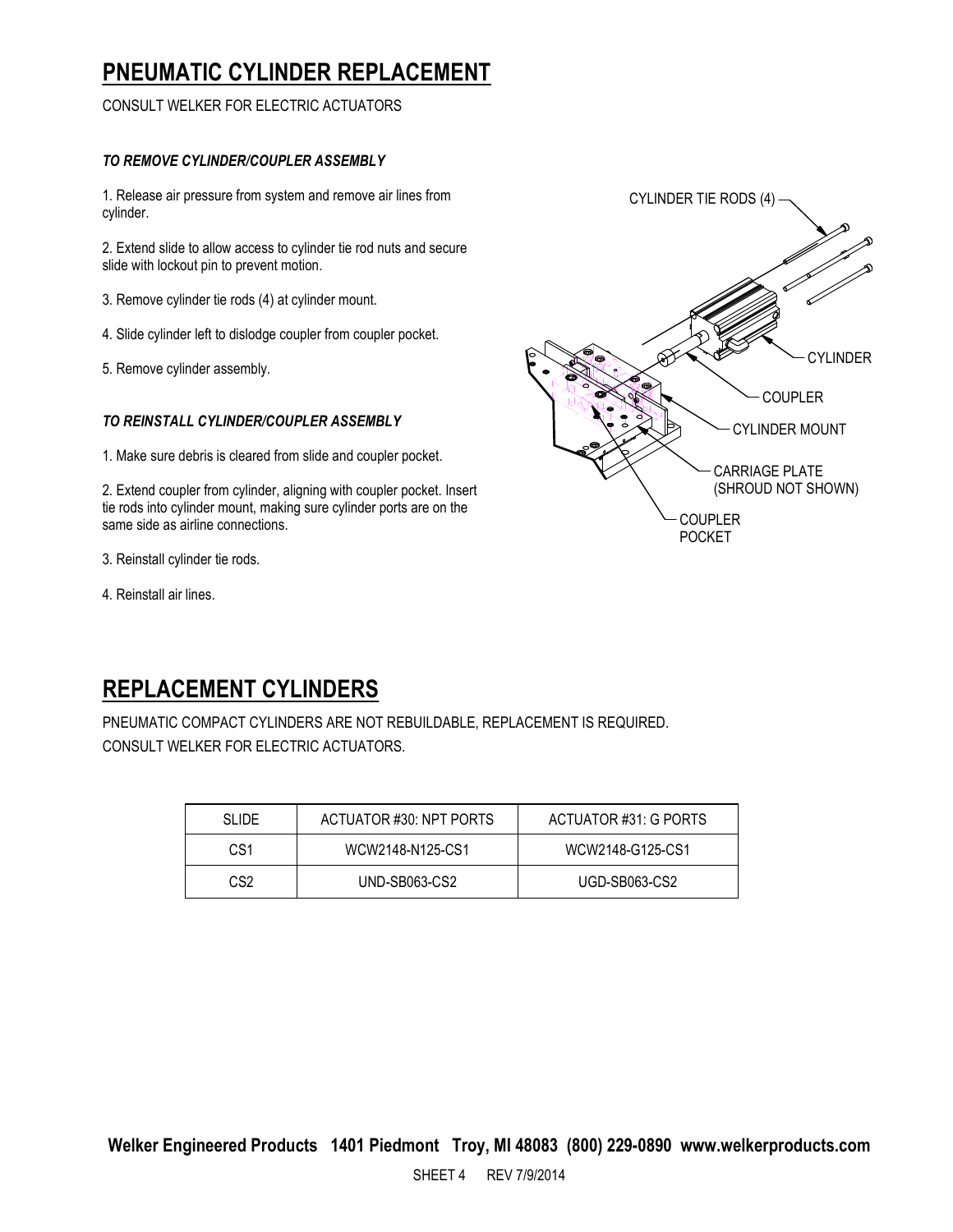## BEARING & RAIL REPLACEMENT

1. Release air pressure from system. Lockout slide to prevent motion.

2. Remove top shrouds.

3. Remove bolts and lockwashers from all bearings (4 bolts per bearing, 4 bearings) at carriage plate.

- 4. Remove bolts that fasten carriage plate to drive block.
- 5. Carefully lift carriage plate up and away from slide.
- 6. Remove the screw cover plugs from the rail that is going to be replaced (if applicable).

7. Remove bolts that anchor rail to base plate. Slide bearing assembly out of the way for bolt access as needed.

8. Remove rail and bearing assembly. Remove cam screws. Clean base plate and debris from rail pocket.

9. Set new rail/bearing assembly in place, being careful to keep the bearings on the rail at all times! The internal balls may become dislodged from the bearing block.

10. Reinstall the cam screws that hold the rail against dowels or machined edge. Install bolts in the new rail so that the rail is making light contact with the base plate, sliding bearings as needed for access. Do not tighten!

11. Tighten with just enough force to hold the rail firmly. Do not over-tighten.

12. Tighten rail bolts using torque wrench, working from the center of the rail to the ends. Torque to 22.4 lb ft. (3040 N-cm)

13. Install plugs in bolt holes so top of plug is flush with rail (if applicable).

14. Align carraige plate.

15. Install bearing bolts and lock washers, following the sequence in diagram below.

16. Bolt carriage plate to drive block. Install top shrouds.